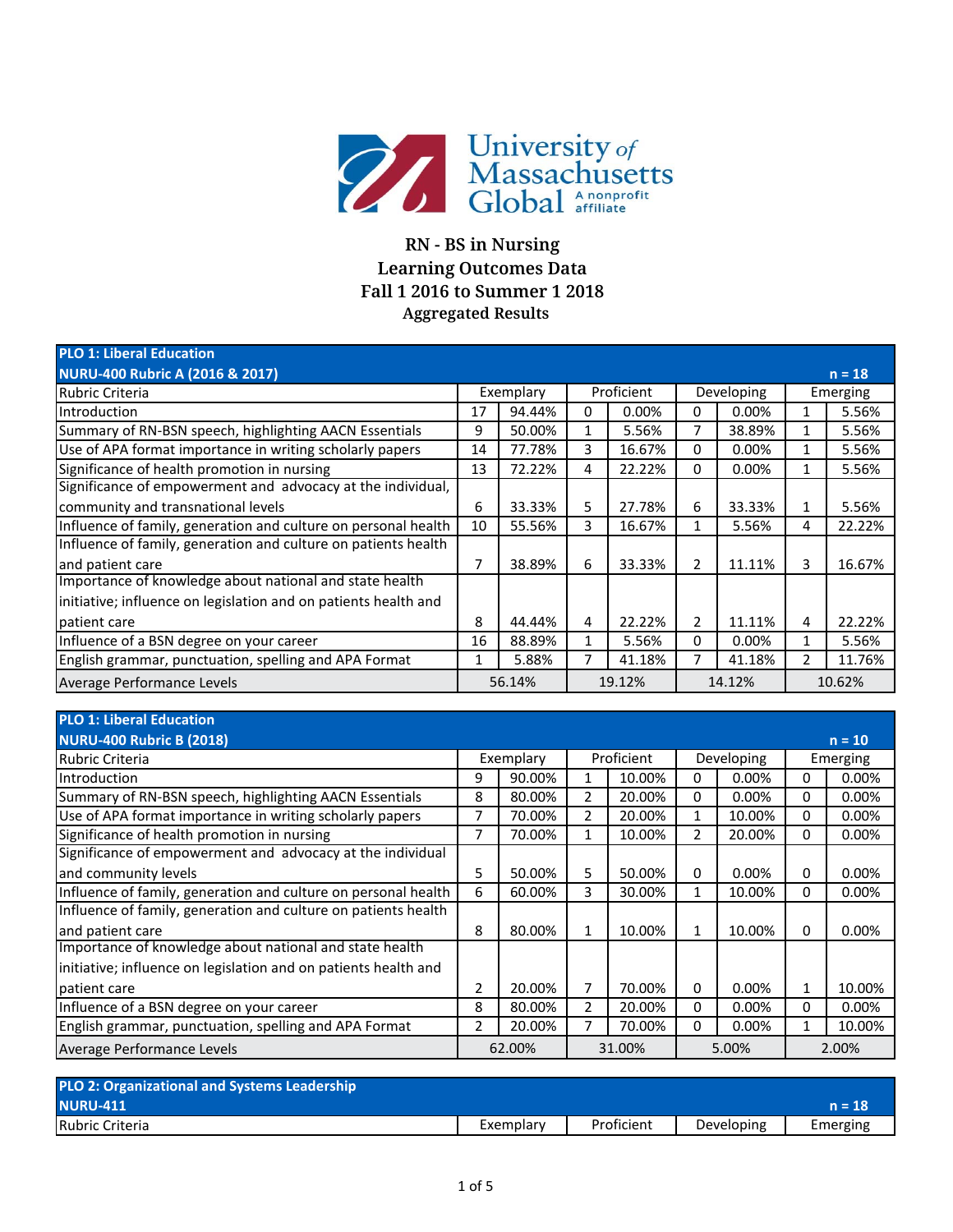| Introduction                          | 18     | 100.00% | 0 | $0.00\%$ |   | $0.00\%$ | 0.00%    |
|---------------------------------------|--------|---------|---|----------|---|----------|----------|
| <b>Chosen Theory</b>                  | 18     | 100.00% | 0 | $0.00\%$ | 0 | $0.00\%$ | 0.00%    |
| Describes situation or challenge      | 16     | 88.89%  |   | 5.56%    |   | $0.00\%$ | 5.56%    |
| Analyzes communication                | 14     | 77.78%  |   | 16.67%   |   | 5.56%    | 0.00%    |
| Describes attributes of the situation | 14     | 77.78%  |   | 16.67%   |   | 5.56%    | $0.00\%$ |
| Lessons learned/reflections           | 15     | 83.33%  |   | 11.11%   |   | 5.56%    | 0.00%    |
| Conclusion                            | 16     | 88.89%  | 0 | $0.00\%$ |   | 5.56%    | 5.56%    |
| Style and APA                         | 11     | 61.11%  |   | 38.89%   |   | $0.00\%$ | 0.00%    |
| Average Performance Levels            | 84.72% |         |   | 11.11%   |   | 2.78%    | 1.39%    |

## **PLO 3: Scholarship**

## **ILO 2: Innovation and Creativity**

| <b>NURU-405</b>                                      |           |        |            |        |            |        |       | $n = 21$ |
|------------------------------------------------------|-----------|--------|------------|--------|------------|--------|-------|----------|
| Rubric Criteria                                      | Exemplary |        | Proficient |        | Developing |        |       | Emerging |
| Introduction 20/300                                  | 15        | 71.43% |            | 4.76%  |            | 23.81% |       | $0.00\%$ |
| Analysis [of approaches] 40/300                      | 10        | 47.62% | 9          | 42.86% |            | 9.52%  | 0     | $0.00\%$ |
| PICO(t) & systematic search (40/300)                 | 17        | 80.95% |            | 9.52%  |            | 9.52%  | 0     | $0.00\%$ |
| Article Summary & Critical Appraisal (40/300)        | 11        | 52.38% | 6          | 28.57% | 4          | 19.05% | 0     | $0.00\%$ |
| Embracing Contradictions (28/300)                    | 9         | 42.86% | 10         | 47.62% |            | 9.52%  | 0     | $0.00\%$ |
| Innovative Thinking (80/300)                         | 4         | 19.05% | 11         | 52.38% | 6.         | 28.57% | 0     | $0.00\%$ |
| Conclusion (20/300)                                  | 12        | 57.14% | 8          | 38.10% |            | 4.76%  | 0     | 0.00%    |
| Grammar, Punctuation, Spelling & APA Format (32/300) | 4         | 19.05% |            | 33.33% | 9          | 42.86% |       | 4.76%    |
| Average Performance Levels                           | 48.81%    |        | 32.14%     |        | 18.45%     |        | 0.60% |          |

| <b>PLO 4: Information and Patient Care Technology</b>          |    |           |                |            |   |            |              |          |
|----------------------------------------------------------------|----|-----------|----------------|------------|---|------------|--------------|----------|
| <b>NURU-408</b>                                                |    |           |                |            |   |            |              | $n = 17$ |
| Rubric Criteria                                                |    | Exemplary |                | Proficient |   | Developing |              | Emerging |
| Introduction includes purpose of the video memo (60/300))      | 16 | 94.12%    |                | 5.88%      | o | $0.00\%$   |              | $0.00\%$ |
| Identifies activities for all 5 course objectives. (60/300)    | 16 | 94.12%    | 1              | 5.88%      | 0 | 0.00%      | 0            | 0.00%    |
| Identifies thinkings and feelings for all 5 course objectives. |    |           |                |            |   |            |              |          |
| (60/300)                                                       | 14 | 82.35%    | 2              | 11.76%     |   | 5.88%      | 0            | 0.00%    |
| Explains advantages, disadvantages and evaluation of the       |    |           |                |            |   |            |              |          |
| current use/s of information and/or technology and on their    |    |           |                |            |   |            |              |          |
| nursing practice and patient outcomes. (60/300)                | 14 | 82.35%    | $\mathfrak{p}$ | 11.76%     |   | 5.88%      | <sup>0</sup> | 0.00%    |
| Well presented using good communication, proper English        |    |           |                |            |   |            |              |          |
| and completed within designated timeframe (5 to 7 min).        |    |           |                |            |   |            |              |          |
| (60/300)                                                       | 12 | 70.59%    | 5              | 29.41%     | 0 | $0.00\%$   | 0            | 0.00%    |
| Average Performance Levels                                     |    | 84.71%    |                | 12.94%     |   | 2.35%      |              | $0.00\%$ |

| PLO 5: Healthcare Policy, Finance, and Regulatory Environments  |    |           |   |            |          |            |   |          |
|-----------------------------------------------------------------|----|-----------|---|------------|----------|------------|---|----------|
| <b>ILO 3: Civic Engagement</b>                                  |    |           |   |            |          |            |   |          |
| <b>NURU-403</b>                                                 |    |           |   |            |          |            |   | $n = 24$ |
| <b>Rubric Criteria</b>                                          |    | Exemplary |   | Proficient |          | Developing |   | Emerging |
| Introduction (32/300)                                           | 19 | 79.17%    | 4 | 16.67%     |          | 4.17%      | N | $0.00\%$ |
| Summary of chosen legislative topic and implication on policy,  |    |           |   |            |          |            |   |          |
| access, equity, affordability, social justice and patient       |    |           |   |            |          |            |   |          |
| outcomes as the basis of a fact sheet letter sent to legislator |    |           |   |            |          |            |   |          |
| (100/300)                                                       | 12 | 50.00%    | 5 | 20.83%     | 4        | 16.67%     | 3 | 12.50%   |
| Analysis of Knowledge (32/300)                                  | 18 | 75.00%    | 4 | 16.67%     | $\Omega$ | $0.00\%$   |   | 8.33%    |
| Civic Identity (32/300)                                         | 19 | 79.17%    | 3 | 12.50%     |          | 4.17%      |   | 4.17%    |
| Civic Reflection (32/300)                                       | 19 | 79.17%    | 4 | 16.67%     | 0        | 0.00%      |   | 4.17%    |
| Conclusion (32/300)                                             | 15 | 62.50%    | 8 | 33.33%     |          | 4.17%      | 0 | 0.00%    |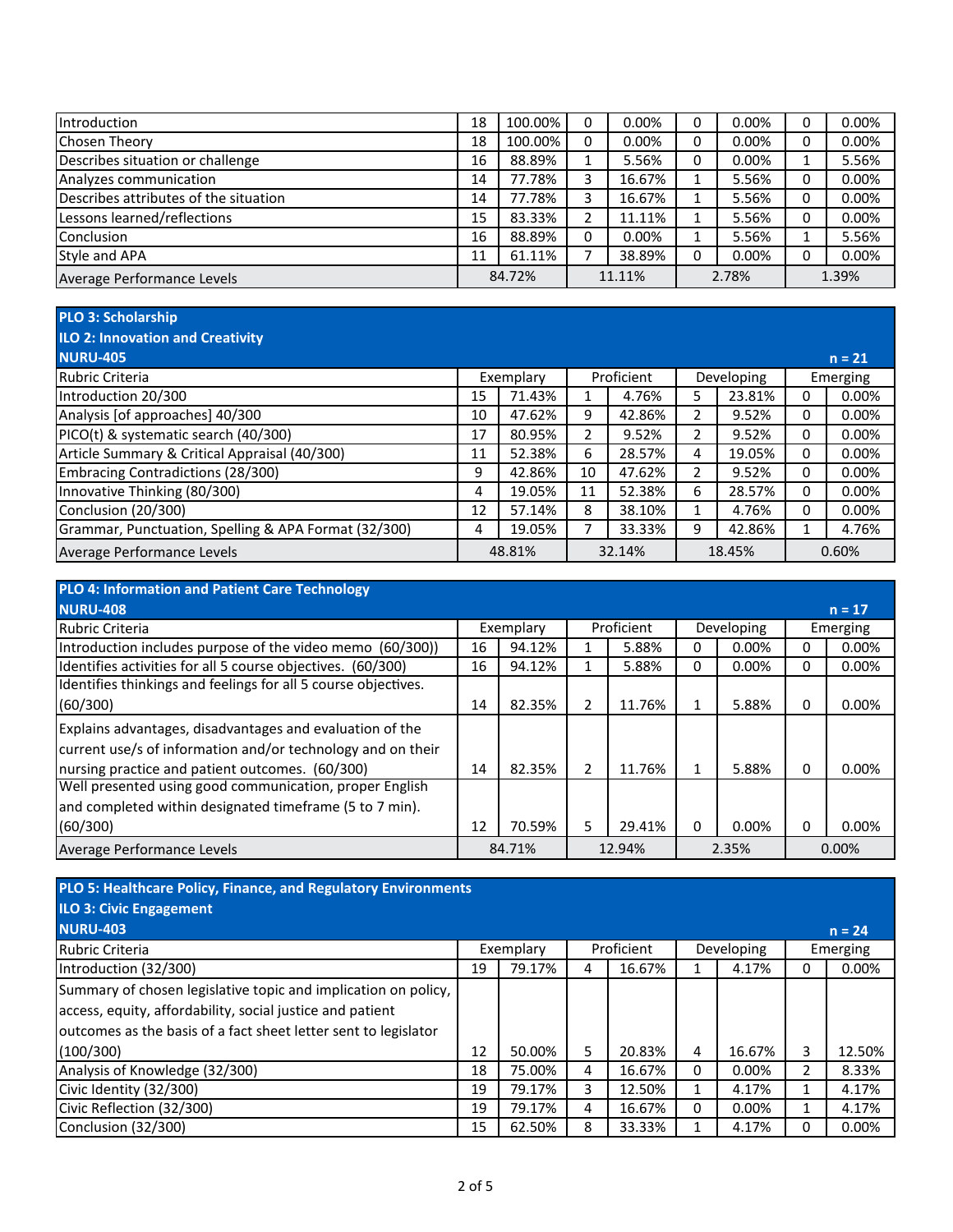| Grammar, spelling, punctuation, APA format and paper length |        |        |        |        |
|-------------------------------------------------------------|--------|--------|--------|--------|
| (5 pages maximum excluding title and References page)       |        |        |        |        |
| (40/300)                                                    | 4.17%  | 50.00% | 33.33% | 12.50% |
| Average Performance Levels                                  | 61.31% | 23.81% | 8.93%  | 5.95%  |

| PLO 6: Interprofessional Communication and Collaboration |    |           |   |            |   |            |   |          |
|----------------------------------------------------------|----|-----------|---|------------|---|------------|---|----------|
| ILO 4: Global Cultures                                   |    |           |   |            |   |            |   |          |
| <b>NURU-404</b>                                          |    |           |   |            |   |            |   | $n = 20$ |
| Rubric Criteria                                          |    | Exemplary |   | Proficient |   | Developing |   | Emerging |
| Engagement with CLOs                                     | 18 | 90.00%    | 0 | $0.00\%$   |   | 10.00%     |   | 0.00%    |
| Scholarship Used as EB                                   | 19 | 95.00%    |   | 5.00%      | 0 | 0.00%      | 0 | 0.00%    |
| Discussion Boards                                        | 19 | 95.00%    | 0 | $0.00\%$   | 0 | 0.00%      |   | 5.00%    |
| References                                               | 8  | 40.00%    |   | 35.00%     |   | 25.00%     |   | 0.00%    |
| Average Performance Levels                               |    | 80.00%    |   | 10.00%     |   | 8.75%      |   | 1.25%    |

| PLO 6: Interprofessional Communication and Collaboration    |    |           |                |            |   |            |   |          |
|-------------------------------------------------------------|----|-----------|----------------|------------|---|------------|---|----------|
| <b>ILO 4: Global Cultures</b>                               |    |           |                |            |   |            |   |          |
| <b>NURU-407 Rubric A (2017)</b>                             |    |           |                |            |   |            |   | $n = 7$  |
| Rubric Criteria                                             |    | Exemplary |                | Proficient |   | Developing |   | Emerging |
| Introduction (24/300)                                       | 6  | 85.71%    |                | 14.29%     | 0 | 0.00%      | 0 | $0.00\%$ |
| Expanded summary of chosen idea (24/300)                    | 5  | 71.43%    | 2              | 28.57%     | 0 | 0.00%      | 0 | $0.00\%$ |
| Discussion: Global issue (24/300)                           | 5. | 71.43%    | 2              | 28.57%     | 0 | $0.00\%$   | 0 | $0.00\%$ |
| Discussion: Knowledge (24/300)                              | 5. | 71.43%    | $\overline{2}$ | 28.57%     | 0 | $0.00\%$   | 0 | $0.00\%$ |
| Discussion: Synthesis (32/300)                              | 4  | 57.14%    | 3              | 42.86%     | 0 | 0.00%      | 0 | 0.00%    |
| Discussion: Empathy (24/300)                                | 7  | 100.00%   | 0              | $0.00\%$   | 0 | 0.00%      | 0 | 0.00%    |
| Discussion: Attitude (24/300)                               | 7  | 100.00%   | 0              | $0.00\%$   | 0 | $0.00\%$   | 0 | 0.00%    |
| Conceptual Model (40/300)                                   | 4  | 57.14%    | 3              | 42.86%     | 0 | 0.00%      | 0 | $0.00\%$ |
| Personal Philosophy Statement (40/300)                      | 4  | 57.14%    | 3              | 42.86%     | 0 | 0.00%      | 0 | $0.00\%$ |
| Conclusion (20/300)                                         | 7  | 100.00%   | 0              | 0.00%      | 0 | $0.00\%$   | 0 | $0.00\%$ |
| Grammar, spelling, punctuation, APA format and paper length |    |           |                |            |   |            |   |          |
| (24/300)                                                    | 6  | 85.71%    | 1              | 14.29%     | 0 | 0.00%      | 0 | 0.00%    |
| Average Performance Levels                                  |    | 77.92%    |                | 22.08%     |   | 0.00%      |   | 0.00%    |

| PLO 6: Interprofessional Communication and Collaboration     |    |           |   |            |   |            |              |          |
|--------------------------------------------------------------|----|-----------|---|------------|---|------------|--------------|----------|
| <b>ILO 4: Global Cultures</b>                                |    |           |   |            |   |            |              |          |
| <b>NURU-407 Rubric B (2018)</b>                              |    |           |   |            |   |            |              | $n = 14$ |
| <b>Rubric Criteria</b>                                       |    | Exemplary |   | Proficient |   | Developing |              | Emerging |
| Introduction (24/300)                                        | 13 | 92.86%    | 1 | 7.14%      | 0 | 0.00%      | 0            | 0.00%    |
| Expanded summary of chosen experience, global issue, or idea |    |           |   |            |   |            |              |          |
| (24/300)                                                     | 14 | 100.00%   | 0 | 0.00%      | 0 | 0.00%      | 0            | 0.00%    |
| Discussion: How issue or idea relates to global issues or    |    |           |   |            |   |            |              |          |
| population health (24/300)                                   | 10 | 71.43%    | 4 | 28.57%     | 0 | $0.00\%$   | 0            | 0.00%    |
| Spiritual and Cultural Assessment Models or Tools Nursing    |    |           |   |            |   |            |              |          |
| Conceptual Model (40/300)                                    | 9  | 64.29%    | 5 | 35.71%     | 0 | 0.00%      | 0            | 0.00%    |
| Discussion: Knowledge (24/300)                               | 10 | 71.43%    | 4 | 28.57%     | 0 | 0.00%      | 0            | 0.00%    |
| Discussion: Synthesis(32/300)                                | 10 | 71.43%    | 4 | 28.57%     | 0 | 0.00%      | 0            | 0.00%    |
| Discussion: Empathy (24/300)                                 | 13 | 92.86%    | 1 | 7.14%      | 0 | 0.00%      | $\mathbf{0}$ | 0.00%    |
| Discussion: Attitude (24/300)                                | 13 | 92.86%    | 1 | 7.14%      | 0 | 0.00%      | 0            | 0.00%    |
| Personal Philosophy Statement (40/300)                       | 9  | 64.29%    | 5 | 35.71%     | 0 | 0.00%      | 0            | 0.00%    |
| Conclusion (20/300)                                          | 12 | 85.71%    | 2 | 14.29%     | 0 | 0.00%      | $\Omega$     | 0.00%    |
| Grammar, spelling, punctuation, APA format and paper length  |    |           |   |            |   |            |              |          |
| (24/300)                                                     | 7  | 50.00%    | 7 | 50.00%     | 0 | 0.00%      | 0            | 0.00%    |
| Average Performance Levels                                   |    | 77.92%    |   | 22.08%     |   | 0.00%      |              | 0.00%    |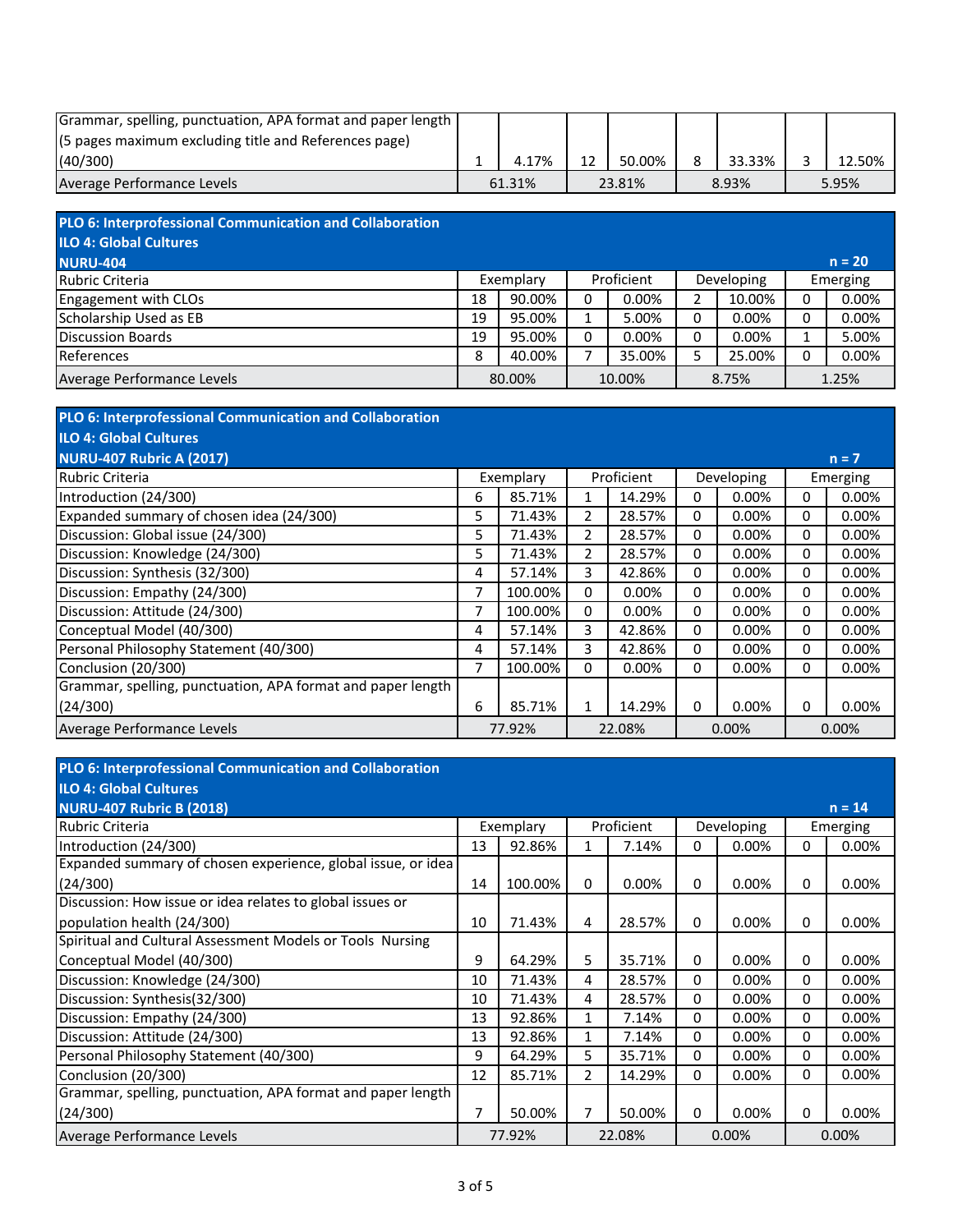| <b>PLO 7: Clinical Prevention and Population Health</b> |    |           |    |            |   |            |   |          |
|---------------------------------------------------------|----|-----------|----|------------|---|------------|---|----------|
| <b>ILO 1: Applied Learning</b>                          |    |           |    |            |   |            |   |          |
| <b>NURU-409</b>                                         |    |           |    |            |   |            |   | $n = 18$ |
| Rubric Criteria                                         |    | Exemplary |    | Proficient |   | Developing |   | Emerging |
| Introduction                                            | 15 | 83.33%    | 3  | 16.67%     | 0 | 0.00%      | 0 | 0.00%    |
| WHO condition clearly identified                        | 17 | 94.44%    |    | 5.56%      | 0 | 0.00%      | 0 | 0.00%    |
| Discussion of articles related to issue                 | 15 | 83.33%    | 3  | 16.67%     | 0 | 0.00%      | 0 | 0.00%    |
| <b>PICO</b>                                             | 9  | 50.00%    |    | 38.89%     | 2 | 11.11%     | 0 | 0.00%    |
| Conclusion                                              | 9  | 50.00%    | 2  | 11.11%     |   | 38.89%     | 0 | 0.00%    |
| <b>APA Format</b>                                       | 0  | 0.00%     | 10 | 55.56%     | 5 | 27.78%     | 3 | 16.67%   |
| Paper length                                            | 18 | 100.00%   | 0  | 0.00%      | 0 | 0.00%      | 0 | 0.00%    |
| Average Performance Levels                              |    | 65.87%    |    | 20.63%     |   | 11.11%     |   | 2.38%    |

| <b>PLO 7: Clinical Prevention and Population Health</b> |           |        |            |          |            |          |          |          |
|---------------------------------------------------------|-----------|--------|------------|----------|------------|----------|----------|----------|
| <b>ILO 1: Applied Learning</b>                          |           |        |            |          |            |          |          |          |
| <b>NURU-410</b>                                         |           |        |            |          |            |          |          | $n = 17$ |
| Rubric Criteria                                         | Exemplary |        | Proficient |          | Developing |          | Emerging |          |
| Title Slide                                             | 16        | 94.12% | 1          | 5.88%    | 0          | 0.00%    | 0        | $0.00\%$ |
| Introductory Slide                                      | 16        | 94.12% | 0          | $0.00\%$ | 0          | $0.00\%$ |          | 5.88%    |
| Objective 1                                             | 12        | 70.59% | 4          | 23.53%   | 1          | 5.88%    | 0        | 0.00%    |
| Objective 2                                             | 11        | 64.71% | 5.         | 29.41%   | 1          | 5.88%    | 0        | 0.00%    |
| Objective 3                                             | 13        | 76.47% | 4          | 23.53%   | 0          | $0.00\%$ | 0        | 0.00%    |
| Objective 4                                             | 13        | 76.47% | 3          | 17.65%   | 1          | 5.88%    | 0        | 0.00%    |
| Objective 5                                             | 14        | 82.35% | 3          | 17.65%   | 0          | 0.00%    | 0        | $0.00\%$ |
| Objective 6                                             | 10        | 58.82% | 6          | 35.29%   | 1          | 5.88%    | 0        | 0.00%    |
| Objective 7                                             | 12        | 70.59% | 3          | 17.65%   | 2          | 11.76%   | 0        | 0.00%    |
| Objective 8                                             | 9         | 52.94% | 5.         | 29.41%   | 2          | 11.76%   | 1        | 5.88%    |
| Grammar, Spelling, Punctuation and APA format           | 10        | 58.82% | 5          | 29.41%   | 2          | 11.76%   | 0        | 0.00%    |
| Average Performance Levels                              |           | 72.73% |            | 20.86%   |            | 5.35%    |          | 1.07%    |

| <b>PLO 8: Professionalism and Professional Values</b>     |           |        |            |          |                |        |          |          |
|-----------------------------------------------------------|-----------|--------|------------|----------|----------------|--------|----------|----------|
| <b>NURU-401</b>                                           |           |        |            |          |                |        |          | $n = 22$ |
| Rubric Criteria                                           | Exemplary |        | Proficient |          | Developing     |        | Emerging |          |
| Introduction                                              | 21        | 95.45% |            | 4.55%    | 0              | 0.00%  | 0        | 0.00%    |
| <b>Professional Attributes</b>                            | 18        | 81.82% | 4          | 18.18%   | 0              | 0.00%  | 0        | $0.00\%$ |
| Theory or paradigm                                        | 17        | 77.27% | 4          | 18.18%   |                | 4.55%  | 0        | 0.00%    |
| Nursing philosophy                                        | 16        | 72.73% | 4          | 18.18%   | $\overline{2}$ | 9.09%  | 0        | $0.00\%$ |
| Importance of Nursing Philosophy                          | 17        | 77.27% | 3          | 13.64%   | 1              | 4.55%  |          | 4.55%    |
| Ethical, cultural and non-verbal influences               | 19        | 86.36% | 1          | 4.55%    | 2              | 9.09%  | 0        | $0.00\%$ |
| Importance of ethical, cultural and non-verbal influences | 18        | 81.82% |            | 4.55%    | 3              | 13.64% | 0        | $0.00\%$ |
| Portrayal of professional image to others                 | 19        | 86.36% | 3          | 13.64%   | 0              | 0.00%  | 0        | $0.00\%$ |
| Importance of professional image to others                | 18        | 81.82% | 0          | $0.00\%$ | 4              | 18.18% | 0        | $0.00\%$ |
| Five professional commitments                             | 20        | 90.91% | 1          | 4.55%    | 1              | 4.55%  | 0        | 0.00%    |
| Importance of professional commitments                    | 14        | 63.64% | 4          | 18.18%   | 2              | 9.09%  | 2        | 9.09%    |
| Bridge and movement between ADN & BSN                     | 16        | 72.73% | 5          | 22.73%   |                | 4.55%  | 0        | $0.00\%$ |
| Conclusion                                                | 15        | 68.18% | 6          | 27.27%   | 0              | 0.00%  |          | 4.55%    |
| Grammar, spelling, punctuation and in text APA Format.    | 5.        | 22.73% | 11         | 50.00%   | 5              | 22.73% |          | 4.55%    |
| Average Performance Levels                                | 75.65%    |        | 15.58%     |          | 7.14%          |        | 1.62%    |          |

| <b>PLO 8: Professionalism and Professional Values</b> |           |            |            |          |  |  |  |  |  |
|-------------------------------------------------------|-----------|------------|------------|----------|--|--|--|--|--|
| <b>NURU-406</b>                                       |           |            |            | $n = 17$ |  |  |  |  |  |
| Rubric Criteria                                       | Exemplary | Proficient | Developing | Emerging |  |  |  |  |  |